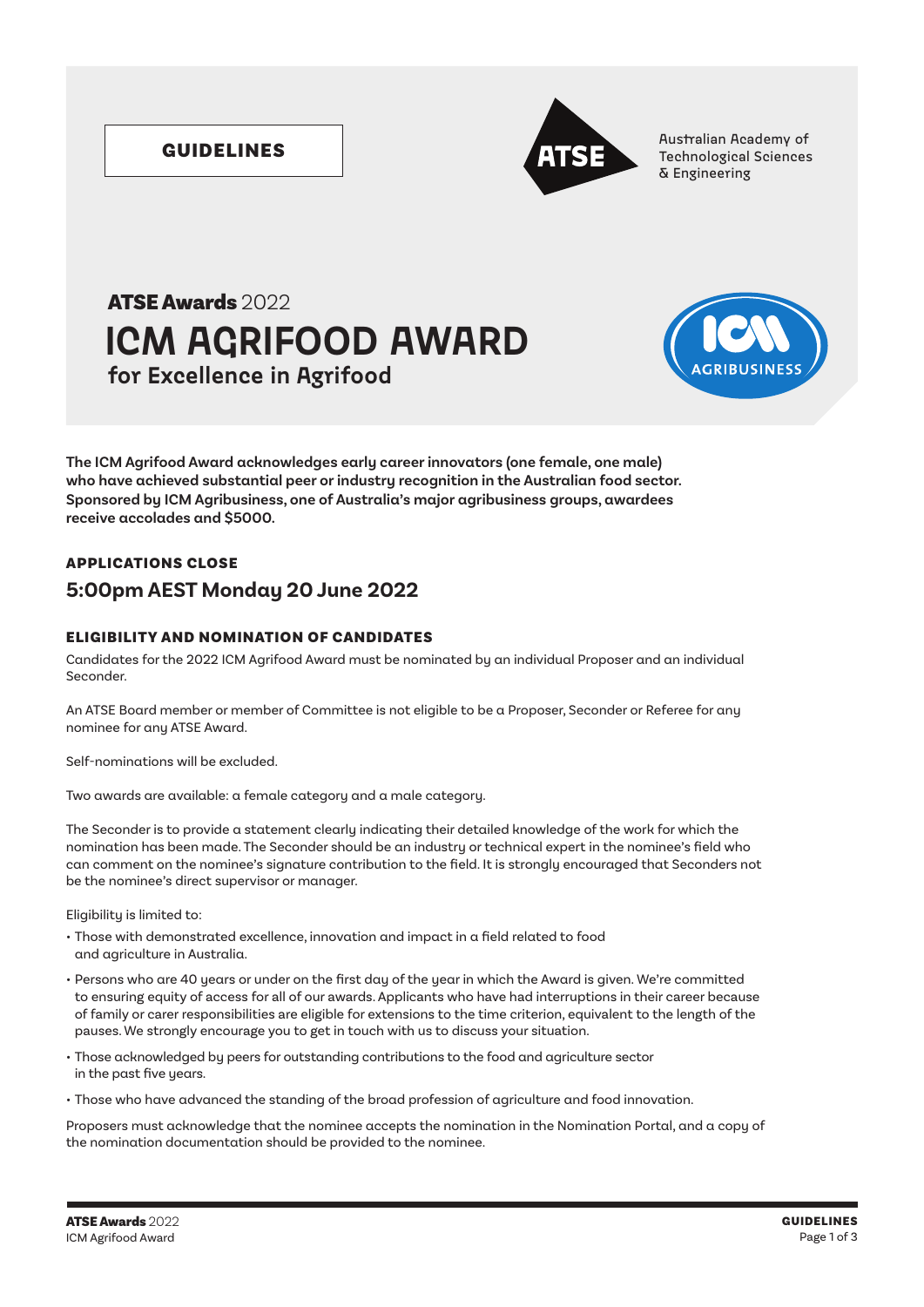#### ASSESSMENT CRITERIA AND SELECTION

The Selection Committee will assess all eligible nominations against the following key criteria. The Nominee has:

- Demonstrated excellence, innovation and impact in a field related to food and agriculture in Australia.
- Been acknowledged by peers for outstanding contributions to the food and agriculture sector in the past five years.
- Advanced the standing of the broad profession of agriculture and food innovation.

#### OBLIGATIONS OF WINNER

Each nominee will give permission for details contained in the nomination to be released to the members of the Selection Committee (i.e. those listed in the nomination form) for the purposes of the selection process.

Whenever such material is considered by the Selection Committee, this information and details of their deliberations and recommendations will remain confidential. The Nominee should note that a description of the work being acclaimed and images of the winner will be publicised.

The winner of the ICM Agrifood Award will be expected to:

- Attend the 2022 award ceremony (details to be advised).
- Participate in activities within 12 months of receiving the award to promote the importance of the Agrifood sector .
- Interact with the ATSE Forums to promote the importance and intersection of agrifood.
- Understand that in the event of being awarded the ICM Agrifood Award, a description of their work being acclaimed and images of them will be publicised.

### NOMINATION DOCUMENTS

The Proposer must complete and submit the following materials that constitute a complete submission, available from www.atse.org.au

#### PART A **— Nominee, Proposer and Seconder details**

#### PART B **— Executive Overview** (Maximum 80 words)

#### PART C **— Selection Criteria** (Maximum 200 words each)

- 1. Excellence in innovation and impact in a field related to food and agriculture in Australia.
- 2. Peer acknowledgment of outstanding contributions to food and agriculture in the past five years.
- 3. Advanced the standing of the broad profession of agriculture and food.

PART D **— Proposer Statement** (Maximum 200 words)

PART E **— Seconder Statement** (to be uploaded as a PDF)

#### PART F **— Nominee Statement of Consent (Proposers must acknowledge that the nominee accepts the nomination in the Nomination Portal, and a copy of the nomination documentation should be provided to the nominee.)**

The Proposer and Nominee may be called upon by the Selection Committee to provide evidence of claims made within submitted documentation.